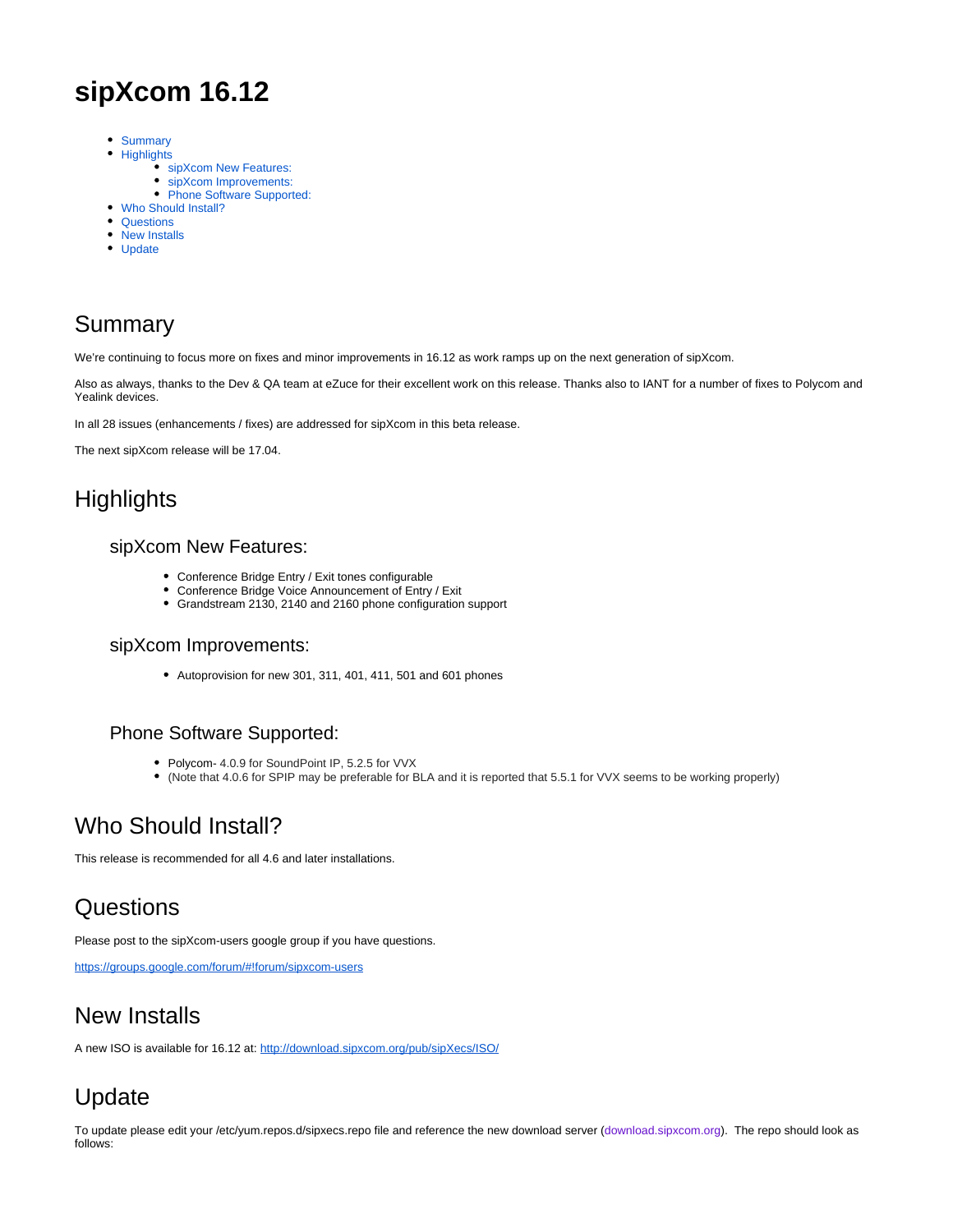[sipXcom] name=sipXecs software for CentOS \$releasever - \$basearch baseurl=[http://download.sipxcom.org/pub/sipXecs/16.12/CentOS\\_\\$releasever/\\$basearch](http://download.sipxcom.org/pub/sipXecs/16.12/CentOS_$releasever/$basearch) gpgcheck=0

To edit this file, login to your sipX server as root and then use either vi or nano (easier).

vi /etc/yum.repos.d/sipxecs.repo

or

nano /etc/yum.repos.d/sipxecs.repo

Once the repo file is modified, run:

yum clean all

yum update

|                      | JIRA name                                          | <b>RN Content</b>                                                                                                                                                                                                                                                                                                              | Enhance<br>ment/Fix<br>/Known<br>Issue | Ke<br>y<br>wor<br>ds |
|----------------------|----------------------------------------------------|--------------------------------------------------------------------------------------------------------------------------------------------------------------------------------------------------------------------------------------------------------------------------------------------------------------------------------|----------------------------------------|----------------------|
| SI                   | Cannot acess HTML reports                          | Fixed an issue caused by upgrading a 15.08 production site to 15.10. The administrator cound not access the HTML reports in Call Detail Records > Reports.                                                                                                                                                                     | Fix                                    | Co                   |
| P<br>χ.<br>389       |                                                    | PDF, CSV, and XLS files can be accessed without problems.                                                                                                                                                                                                                                                                      |                                        | nfig                 |
|                      |                                                    | HTTP ERROR 500                                                                                                                                                                                                                                                                                                                 |                                        |                      |
|                      |                                                    | Problem accessing /sipxconfig/reportsService.svc. Reason:                                                                                                                                                                                                                                                                      |                                        |                      |
|                      |                                                    | Server Error                                                                                                                                                                                                                                                                                                                   |                                        |                      |
| SI                   | Polycom Auto Provisioning missing                  | Fixed an issue with Polycom firmware 5.2 or 5.3.1's default value for provisioning. The 000000000000.cfg will be generated without default firmware.                                                                                                                                                                           | Fix                                    | Pol                  |
| P<br>$X-$            | default firmware                                   | The default firmware for some VVX phones will not set to 5.x too.                                                                                                                                                                                                                                                              |                                        | ycon                 |
| 509                  |                                                    | The missing firmware caused bootloops with formated phones if you don't have the old firmware that is hard coded inside the template                                                                                                                                                                                           |                                        |                      |
| SI<br>P<br>χ.<br>517 | Mongo plugin not entirely ported to<br>open source | Fixed an issue with sipXcom where the plugin hazelcast.jar and some mappings in openfire.properties were missing.                                                                                                                                                                                                              | Fix                                    | ıм                   |
| SI                   | Prompt for user name on entry to<br>conference     | Added a new feature to have the system be able to prompt a user to speak their name and then be announced into a conference.                                                                                                                                                                                                   | Enhance                                | Co<br>nfe<br>ren     |
| P<br>χ.<br>521       |                                                    | This should be optionally enabled for a conference room in the sipXcom / Uniteme Admin GUI.                                                                                                                                                                                                                                    | ment                                   |                      |
|                      |                                                    | When a user dials a conference bridge with the Voice Announce Arrival option enabled the user will be prompted to speak their name and press #. The<br>system records the name and plays it to entire meeting as the user is brought into the meeting.                                                                         |                                        | ce                   |
|                      |                                                    | The caller will first hear "Please say your name after the tone" which will utilize the canned Freeswitch audio file ivr-say_name.wav. A pound symbol (#), a<br>total of 3 seconds of recording time or 2 seconds of silence shall end the recording.                                                                          |                                        |                      |
|                      |                                                    | Playback states "{recorded name} has joined the meeting." This will utilize the canned Freeswitch audio file conf-has joined.wav. This should utilize the<br>localization included with sipXcom / Uniteme.                                                                                                                     |                                        |                      |
|                      |                                                    | We'll need to store these names somewhere along with inbound sip uuid to have Feature #2 work.                                                                                                                                                                                                                                 |                                        |                      |
|                      |                                                    | Names will need to be erased after if SIPX-521 not enabled.                                                                                                                                                                                                                                                                    |                                        |                      |
|                      |                                                    | English only is ok.                                                                                                                                                                                                                                                                                                            |                                        |                      |
|                      |                                                    | Example Freeswitch Code:                                                                                                                                                                                                                                                                                                       |                                        |                      |
|                      |                                                    | <extension name="Record Name and schedule conf announce"><br/><condition expression="^55(3\d\d\d)\$" field="destination_number"></condition></extension>                                                                                                                                                                       |                                        |                      |
|                      |                                                    | <action application="answer"></action><br><action application="set" data="namefile=/tmp/\${uuid}-name.wav" inline="true"></action>                                                                                                                                                                                             |                                        |                      |
|                      |                                                    | <action application="sleep" data="1000"></action> ><br><action application="playback" data="voicemail/vm-record_name1.wav"></action>                                                                                                                                                                                           |                                        |                      |
|                      |                                                    | <action application="playback" data="tone_stream://%(1000,0,500)"></action><br><action application="record" data="\${namefile} 1"></action>                                                                                                                                                                                    |                                        |                      |
|                      |                                                    | <action application="playback" data="ivr/ivr-call being transferred.wav"></action><br><action application="set" data="res=\${sched_api +1 none conference \$1-\${domain} play file_string://\${namefile}!conference/conf-has_joined.wav}"></action><br><action application="transfer" data="\$1 XML default"></action><br><br> |                                        |                      |
| SI<br>P              | Play name of person leaving<br>conference          | Added a new feature to have the system be able to announce the departure of a user from a conference.                                                                                                                                                                                                                          | Enhance<br>ment                        | Co<br>nfe            |
| χ.                   |                                                    | This should be optionally enabled for a conference room in the sipXcom / Uniteme Admin GUI. This feature can only be enabled if Feature #1 is enabled.                                                                                                                                                                         |                                        | ren<br>ce            |
| 522                  |                                                    | Playback states "{recorded name} has left the meeting." This will utilize the canned Freeswitch audio file conf-has left.wav. This should utilize the localization<br>included with sipXcom / Uniteme.                                                                                                                         |                                        |                      |
|                      |                                                    | Erase recorded names on user exit.                                                                                                                                                                                                                                                                                             |                                        |                      |
| SI<br>P              | Make meeting entry and exit tone<br>optional       | Added a new feature to make meeting entry and exit tones individually optional for conference bridge.                                                                                                                                                                                                                          | Enhance<br>ment                        | Co<br>nfe            |
| $X -$<br>523         |                                                    | At present tones are played on conference entry and exit. These can be overwhelming for large conferences.                                                                                                                                                                                                                     |                                        | ren<br>ce            |
|                      |                                                    | These two tones should be optionally enabled and disabled in the sipXcom / Uniteme Admin GUI.                                                                                                                                                                                                                                  |                                        |                      |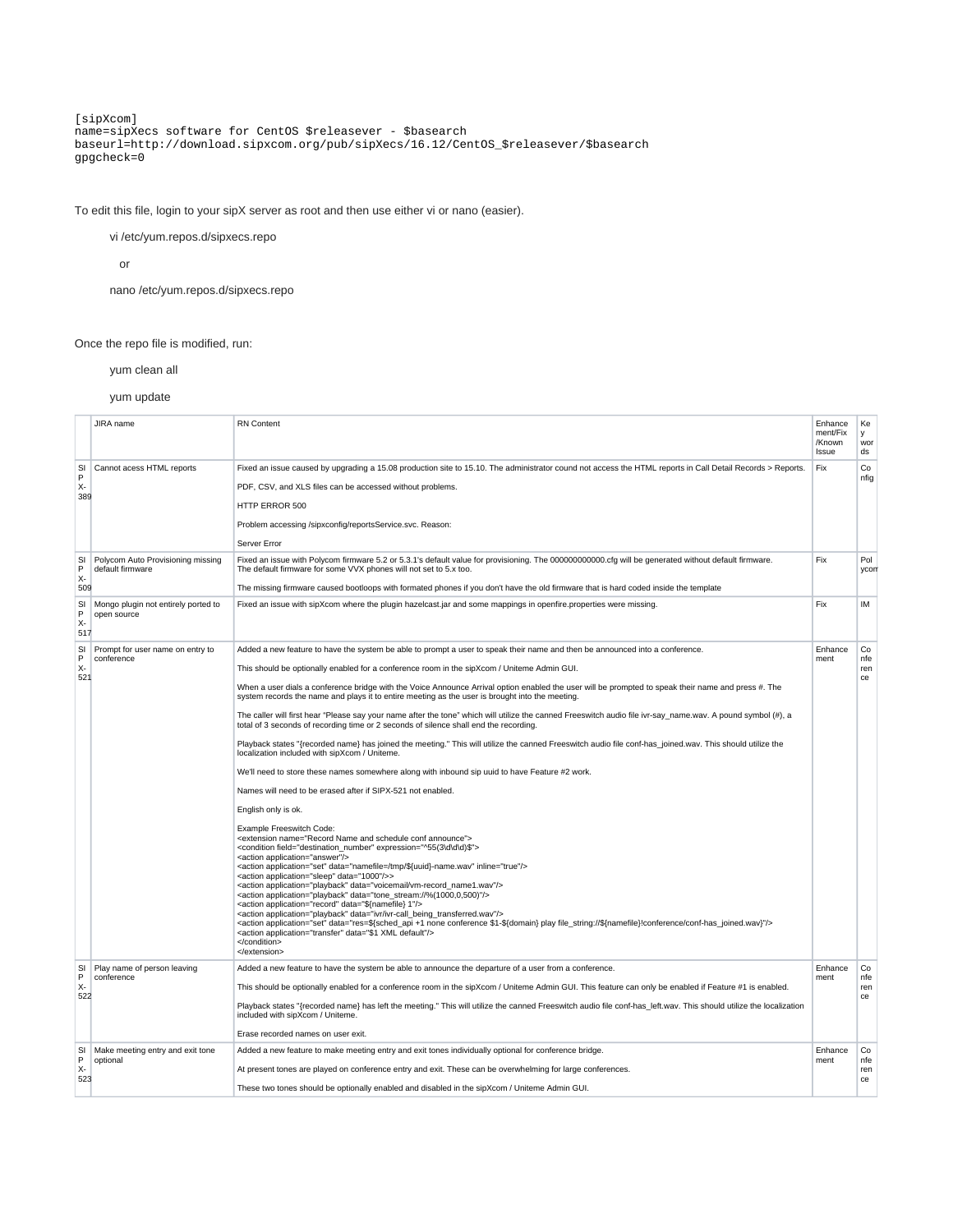| SI<br>P<br>χ.<br>524 | Yealink DND Local Processing                                                                | Enhancement added to take advantage of newer Yealink Firmware's (>=x.x.193.95) behaviour of handling DND and Forwards, when application server<br>feature sync enabled.<br>In this mode Yealink requieres that the PBX will process the DND. TIn upcoming releases there will be a config parameter to change this to the old behaviour<br>and make it work again with SipX                                                                                                                                                                                                                                                                                                                                                                                                                                                                                                          | Enhance<br>ment | Ye<br>alink             |
|----------------------|---------------------------------------------------------------------------------------------|--------------------------------------------------------------------------------------------------------------------------------------------------------------------------------------------------------------------------------------------------------------------------------------------------------------------------------------------------------------------------------------------------------------------------------------------------------------------------------------------------------------------------------------------------------------------------------------------------------------------------------------------------------------------------------------------------------------------------------------------------------------------------------------------------------------------------------------------------------------------------------------|-----------------|-------------------------|
|                      |                                                                                             | Parameter is:<br>features.dnd.feature_key_sync.enable<br>Default value 0<br>Change in behaviour can only be seen if feature sync is enabled                                                                                                                                                                                                                                                                                                                                                                                                                                                                                                                                                                                                                                                                                                                                          |                 |                         |
| SI<br>P<br>χ.<br>525 | Path to mod com g729 freeswitch<br>module hardcoded to the old/wrong<br>fs module directory | Fixed an issue where cfengine tries to detect mod_com_g729 in /usr/lib64/mod rather than /usr/lib64/freeswitch/mod where these modules are now.                                                                                                                                                                                                                                                                                                                                                                                                                                                                                                                                                                                                                                                                                                                                      | Fix             | Co<br>nfig              |
| SI<br>Ρ<br>х-<br>529 | Verify BLF Method has side effects                                                          | Fixed an issue that was introduced with UC-3956 and it showed up only when having System->Admin Setting->"Allow subscription to self" enabled (which is<br>disabled by default).<br>A wrong list of BLFs will show up once you configured an user with a mix of Speed dials with presence(blfs) and some without presence.<br>Add the following Speeddials/BLF for User 200<br>201 (BLF)<br>202 (Speeddial)<br>203 (Speeddial)<br>203 (BLF)<br>on the phone of User 200 you get<br>201 (BLF)<br>202 (BLF)<br>203 (BLF)<br>203 (BLF)<br>202 (Speeddial)<br>203 (Speeddial)                                                                                                                                                                                                                                                                                                            | Fix             | <b>BLF</b>              |
| SI<br>P<br>χ.<br>530 | Autoprovisioning of Polycom VVX<br>301, 311, 401, 411, 501, 601                             | Fixed an issue with autoprovisioning with new Polycom VVX models.                                                                                                                                                                                                                                                                                                                                                                                                                                                                                                                                                                                                                                                                                                                                                                                                                    | Fix             | Pol<br>ycon             |
| SI<br>Ρ<br>χ.<br>72  | Add support for Grandstream GXP<br>2130, 2140 and 2160                                      | New Feature to add support for Grandstream GXP 2130, 2140 and 2160.                                                                                                                                                                                                                                                                                                                                                                                                                                                                                                                                                                                                                                                                                                                                                                                                                  | Enhance<br>ment | Gr<br>an<br>dst<br>rean |
| U<br>c.<br>40<br>01  | Strip leading characters from<br>username in LDAP import                                    | Enhancement so that an administrator can now strip leading characters from the userid as it is imported from LDAP.<br>Make the number of characters to be stripped configurable from 0 to X.<br>This setting would be on the resulting username field.<br>Default will be 0.                                                                                                                                                                                                                                                                                                                                                                                                                                                                                                                                                                                                         | Enhance<br>ment | LD<br>AP                |
| U<br>c-<br>41<br>58  | REST API Enhancement for partial<br>user data update                                        | Enhancement to allow only certain fields to have to be updated when adding or updating users.<br>For example when addding new users the admins should be able to set only the required updated fields.                                                                                                                                                                                                                                                                                                                                                                                                                                                                                                                                                                                                                                                                               | Enhance<br>ment | API                     |
| U<br>c-<br>42<br>16  | Unite Web speed dial bugs                                                                   | Fixed a couple issues with Unite Web & Unite Web Lite.<br>1) Feature codes can't be entered as speed dials. They must fail validation and you can't save them. If you have feature codes (starting with asterisk) already<br>programmed, and the user logs in and tries to change speed dials, the feature codes are not shown and the user cannot save speed dials unless they<br>remove those containing feature codes or change them to something else. I have attached screen shots for reference.<br>2) If a user edits speed dials and subscribes to presence on an extension that they can't subscribe to presence on (it's not a valid extension, etc.) it doesn't<br>give them any error and it won't save. In some browsers you can notice a very small "warning" box that pops up for less than a second and goes away,<br>however the users don't know what is going on. | Fix             | Uni<br>te<br>Web        |
| U<br>c-<br>42<br>40  | Enhancement to have system<br>backups to run under cgroups                                  | Enhancement request to run backups under cgroups to control resources available to mongodump for config/voicemail backups.                                                                                                                                                                                                                                                                                                                                                                                                                                                                                                                                                                                                                                                                                                                                                           | Enhance<br>ment | Ba<br>ckup              |
| U<br>c-<br>42<br>66  | Voicemail backup does not cleanup<br><tmpdir>/dump directory</tmpdir>                       | Fixed an issue that caused backups to be larger than they needed to be.<br>Steps to reproduce:<br>1. Run a backup.<br>2. Run a backup again.<br>When temporary files backup directory became configurable a bug was introduced related to voicemail backup; after voicemail backup is finished, the<br>temporary dump file directory is not cleaned up (the default is /var/sipxdata/tmp/dump). As a result, if a configuration backup executes next, the vmdb dump<br>directory will be included in the configuration backup                                                                                                                                                                                                                                                                                                                                                        | Fix             | Ba<br>ckup              |
| U<br>c-<br>42<br>67  | Config generation fails with external<br>Line on Polycom Phones                             | Fixed an issue with adding a second line to Polycom phones.<br>Steps to reproduce:<br>Take a normal Polycom Phone (with internal Line or not) and add an external Line (must not exist on external system)<br>After send profiles generations fails with null point exception                                                                                                                                                                                                                                                                                                                                                                                                                                                                                                                                                                                                        | Fix             | Pol<br>ycon             |
| U<br>W<br>$-1$<br>84 | Conference bridge: participant: drop<br>/mute/mute speaker does not work                    | Fix an issue with Unite Web on iOS devices where if a user clicks a particpant the controls on it do not show.                                                                                                                                                                                                                                                                                                                                                                                                                                                                                                                                                                                                                                                                                                                                                                       | Fix             | Uni<br>te<br>Web        |
| U<br>W<br>$-2$<br>01 | In Unite Web remove obsolete<br>options Moderated & Public                                  | Enhancement to remove obsolete conference bridge settings.<br>The "moderated" and "public" options became obsolete in 14.04 and should be removed from the Settings -> Conference Bridge page in Unite Web.                                                                                                                                                                                                                                                                                                                                                                                                                                                                                                                                                                                                                                                                          | Fix             | Uni<br>te<br>Web        |
| U<br>W<br>-2<br>31   | Adding a bad speed dial from Safari<br>doesn't display error message                        | Fixed an issue that was seen in Safari only where a small "warning" appears briefly if you are very attentive.<br>Steps to reproduce:<br>1. Use Safari to login to new user portal (Unite Web or Unite Web Lite)<br>2. Navigate to Settings -> Speed dials.<br>3. Add speed dial with presence with a wrong extension will not show an error.                                                                                                                                                                                                                                                                                                                                                                                                                                                                                                                                        | Fix             | Uni<br>te<br>Web        |
| U<br>W<br>-3<br>47   | Unite Web forwarding option should<br>support e164 format                                   | Enhanced number validation to allow users to enter e164 formatted numbers as speed dials in Unite Web.                                                                                                                                                                                                                                                                                                                                                                                                                                                                                                                                                                                                                                                                                                                                                                               | Fix             | Uni<br>te<br>Web        |